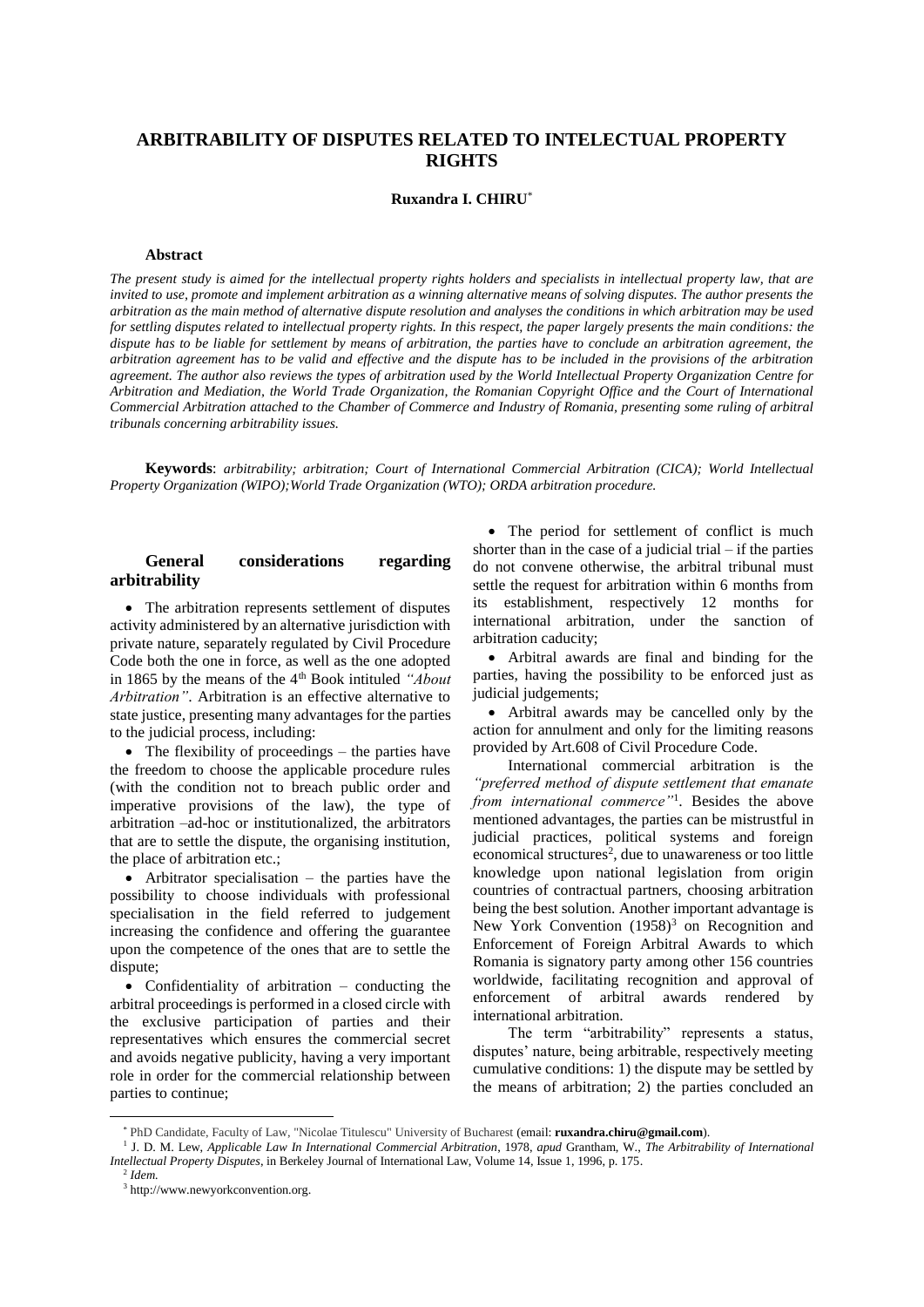arbitration agreement; 3) arbitration agreement is valid and operative; and 4) the dispute should fall in the field of the disputes part of the arbitral convention provisions. The aforementioned conditions shall be further assessed.

## **Disputes related to intellectual property rights that may be settled by arbitration proceedings**

It is in the best interest of all specialists in intellectual property rights and owners of these rights to know in which cases they may turn to arbitration and as to where and when. That is, because the assets as intellectual property of successful enterprises around the world are increasing in number and more valuable and the disputes that have as object the breach of certain intellectual property rights are ever more, the stakes for these disputes are often huge.

According to the provisions contained in Art 2 (viii) within the Convention for Establishing World Intellectual Property Organisation, Stockholm, 1967<sup>4</sup>, intellectual property includes the rights related to: *"literary, artistic and scientific works, performances of performing artists, phonograms and broadcastings, inventions in all fields of human endeavour, scientific discoveries, industrial designs, trademarks, service marks, and commercial names and designations, protection against unfair competition and all other rights resulting from intellectual activity in the industrial, scientific, literary and artistic fields".*

Pursuant to the provisions provided by international conventions, taken over also by Romanian law, sub-branches of intellectual property are: copyright, related rights and *sui-generis* rights of database producers on one hand and industrial property rights on the other hand, each of them having patrimonial and nonpatrimonial (moral) content. The rights emanating from intellectual creations are closely related to authors' personality, because *"the author's personality is*  extended in work<sup>"5</sup>, and such special connection offers the author firstly the moral non-patrimonial rights, from which derives patrimonial rights, evaluable in money. Intellectual property rights have a very complex dual nature and the two components are separately regulated and protected. Exemplifying, there are moral rights of intellectual property: right to decide if and in what extent and when the work shall be published, right to request the acknowledgement as author of the work, right to ask for observing the integrity of work, right to withdraw the work. There are considered intellectual patrimonial rights: the right to authorise or forbid the reproduction of work, distribution, renting, leasing, broadcasting,

creating derived work, the rights that emanate from a registration request for an industrial property object (patent, industrial design, utility model), exclusive right of use and to oppose any kind of use or detriment brought to work without right to do so, right of priority or exposure, as well as all rights settled by contract with third parties exploiting the objects of intellectual property.

The first condition for arbitrability – what kind of disputes and with regard to what type of intellectual property rights may be settled by arbitration – it must be assessed in close connection with national legal provisions, respectively if and which are the arbitrable disputes and if there are legal exceptions with regard to the settlement by arbitration of disputes with regard to the intellectual property rights.

*" The concept of arbitrability, properly so called, relates to public policy limitations upon arbitration as a method of settling disputes. Each state may decide, in accordance with its own economic and social policy, which matters may be settled by arbitration and which may not. In international cases, arbitrability involves the balancing of competing policy considerations. The legislators and courts in each country must balance the importance of reserving matters of public interest (such as human rights or criminal law issues) to the courts against the public interest in the encouragement of arbitration in commercial matters"*<sup>6</sup> *.*

In Romania, the types of disputes related to intellectual property that may be settled by arbitration are regulated by general law –the arbitration procedure<sup>7</sup> from the Civil Procedure Code – and special laws, specific to different types of property rights – copyrights, related rights and industrial property.

Pursuant to provisions of the New Civil Procedure Code all disputes upon which the law do not provide otherwise are arbitrable, except for the ones related to civil status, individuals capacity, inheritance disputes, family relationships and the rights upon which the parties cannot order (Art. 542 of Civil Procedure Code). The previous regulations limited the domain of disputes that may be settled by means of arbitration *"patrimonial disputes […], except for the ones related to rights upon which the law forbids to make an amicably settlement"* (Art. 340 from the previous Civil Procedure Code<sup>8</sup>). While within previous Civil Procedure Code patrimonial disputes were forming the only category of disputes liable to be settled by means of arbitration, being excluded from the domain of arbitrability un-transactional patrimonial disputes and non-patrimonial disputes, the new procedural regulation increased the variety of arbitrable disputes by eliminating the condition as regards the patrimonial nature – although the disputes expressly excluded from

<sup>4</sup> http://www.osim.ro/legis/brevet/stocholm967.htm.

<sup>5</sup> V. Roș, *Dreptul proprietății intelectuale, Vol. I, Dreptul de autor, drepturile conexe și drepturile sui-generis*, Publisher C.H. Beck, 2016, p.10. <sup>6</sup> A. Redfern, M. Hunter, *International Commercial Arbitration 137* (2d.ed., 1991) *apud* Grantham, W., *The Arbitrability of International Intellectual Property Disputes*, in Berkeley Journal of International Law, Volume 14, Issue 1, 1996, p. 179.

<sup>7</sup> Book IV *"About arbitration"*, 2010 Civil Procedure Code – Law no. 134/2010 republished, Official Journal no. 247 of 10 April 2015.

<sup>8</sup> 1865 Civil Procedure Code.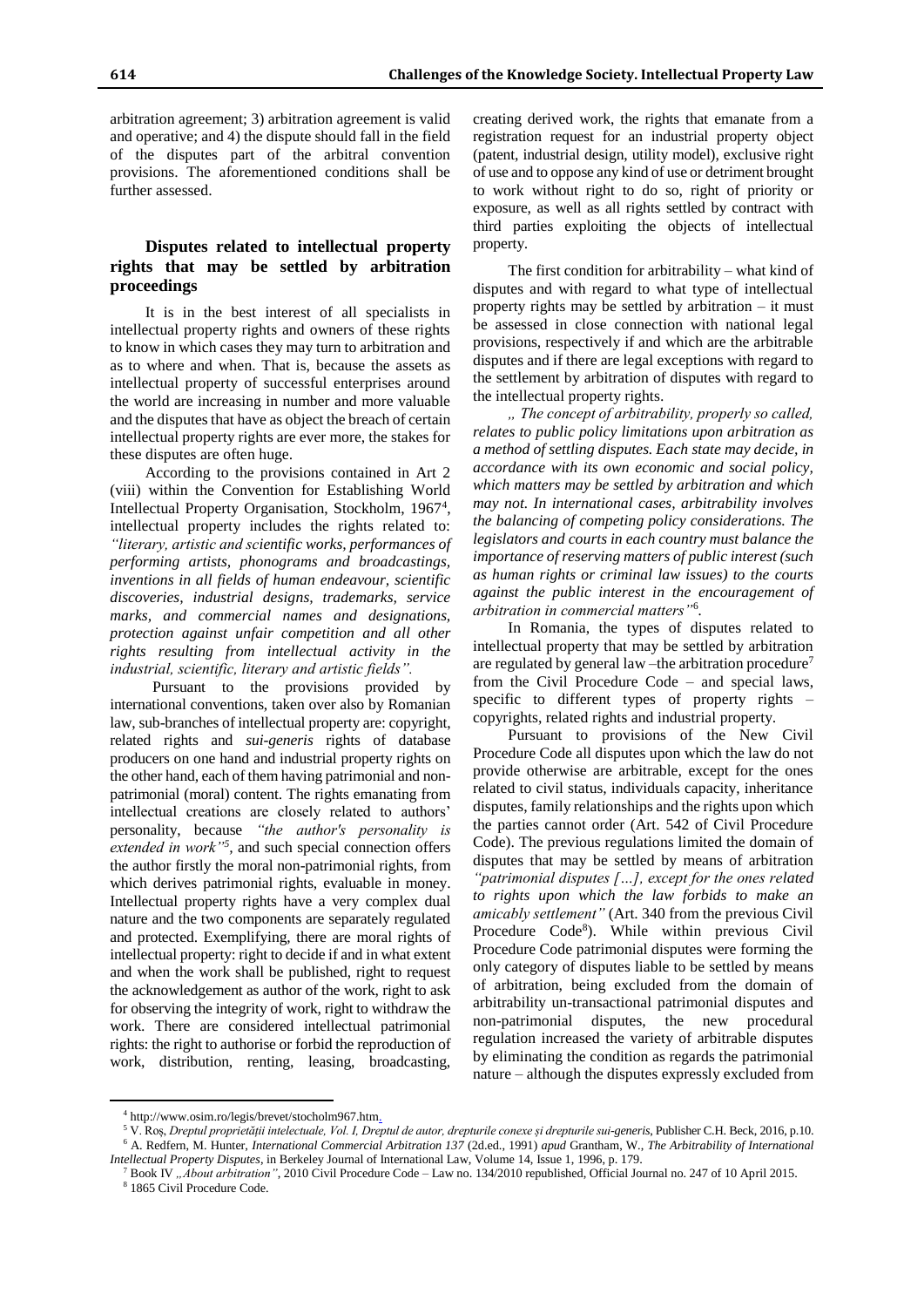the possibility of settlement by arbitration subsumes, in fact, all non-patrimonial rights<sup>9</sup>, it remains the possibility of existence of non-patrimonial rights others than the ones related to civil status, individual capacity, inheritance debate or family relationships. It's about disputes related to interpretation of certain contractual clauses that are not valuable in cash, however they have most of the times pecuniary consequences upon parties, and also about disputes related to evacuation.

Art. 1112 with regard to disputes' arbitrability, dedicated to international arbitration process, falls however as the previous Civil Procedure Code within the segment of patrimonial arbitrable disputes: *"Any patrimonial case may be the object of arbitration if it is related to rights upon which the parties can freely order and the state law where the arbitration court seats do not reserves the exclusive jurisdiction to judicial courts".*

If patrimonial disputes related to intellectual property are arbitrable, as they are about rights upon which the parties can order, in case of non-patrimonial disputes we must assess the extent the parties may have such rights and if they can exert non-patrimonial rights 10 .

Thus, as regards the industrial property rights, we may have disputes raised from exploitation contracts concluded by the owners of rights with third parties that can be settled by arbitration – although the laws regarding industrial property rights do not mention expressly the possibility of settlement by arbitration, it is understood, if not otherwise provided by an expressed legal exception, the existing option for arbitral procedure.

It remains however under question the possibility of the arbitral tribunal to order upon the validity of industrial property right<sup>11</sup>, such possibility may be raised also in the defence.

General rule is that it is necessary to complete certain administrative formalities under the competence of State Office for Inventions and Trademarks (OSIM) in order to obtain the ownership of an industrial property right or, depending on the country where the request is formulated and the necessity of acknowledging the right abroad, by other similar bodies, national, Community, European or international. Such formalities are legally regulated and binding in order to acknowledge the right of industrial property upon an invention, industrial design, etc. and in order to benefit of the legal protection of that certain right, nationally – national legislations, Community – directives and European regulations, international – T.R.I.P.S. Agreement, Paris Convention for protection of industrial property etc. An exception to this rule is the case of commercial secrets and undisclosed information, for which there is not (yet) a formal

procedure of acquisition or acknowledgement of the right upon them.

The view of the doctrine, which I do share, points out the issue of validity upon an industrial property title (patent, registration certificate) that cannot be settled by arbitration due to the fact that special laws grounding these titles are in exclusive jurisdiction of state court, furthermore, in Romania; there is only one, namely Bucharest Tribunal. This means that the validity of protection title is not arbitrable based on a direct provision of the law related to public order. Raising in defence of an exception upon validity of an industrial property right cannot be held and assessed by the arbitral tribunal (there is a similar issue raising in front of the arbitral tribunal forgery and use of forgery on documents submitted by the opposing party), the respondent having the right to challenge industrial property rights before courts of law. Also, such a registered request on the docket of the courts of law could determine suspending the settlement of arbitral dispute pursuant to Art.413 Para.1, point 1 of the Civil Procedure Code, until the final settlement of appeal. The solution of declining jurisdiction is not a valid one, contesting the validity of industrial property title in defence – and not by a counterclaim –not being a separate count of claim by which the arbitral tribunal could consider itself vested and, on the other hand, not capable of affecting the will of the parties, content of the statement of claim and jurisdiction upon settlement of the arbitral tribunal.

In another opinion<sup>12</sup>, in case there shall be raised, in defence, issues that challenge the very right of intellectual property, the arbitral dispute cannot continue until the settlement of such problems by the court of law. It is not clear though who shall notify the court of law, considering that a possible decline may be targeting, as stated above, only counts of claim that the arbitral tribunal has been vested with.

It is worth mentioning that in Romanian law the exclusive jurisdiction related to the requests of annulment upon industrial property rights awarded by OSIM pertains to Bucharest Tribunal, the reason being the necessity of defending public prerogatives of State to award, acknowledge and protect industrial property rights $13$ . Decisions within judicial judgements are, according to law, registered with OSIM. The exclusive jurisdiction of OSIM and courts of law is related to public order, observing the protection *erga omnes* of the rights emanating from the industrial property rights. Referral to jurisdiction of courts of law is imperative, arbitration being excluded (an arbitral award is binding only for the parties; it cannot obtain an *erga omnes*  effect).

<sup>9</sup>Cozac, S., Arbitrabilitatea disputelor privind interpretarea clauzelor contractuale și a celor neevaluabile în bani, http://www.juridice.ro <sup>10</sup> S. Florea, Arbitrabilitatea litigiilor în materia drepturilor de proprietate intelectuală, http://www.juridice.ro

<sup>&</sup>lt;sup>11</sup> S. Florea, op.cit.

<sup>&</sup>lt;sup>12</sup> I. Băcanu, Litigii arbitrabile, in Review "Dreptul" no. 2/2000, p. 39

<sup>&</sup>lt;sup>13</sup> S. Florea, op.cit.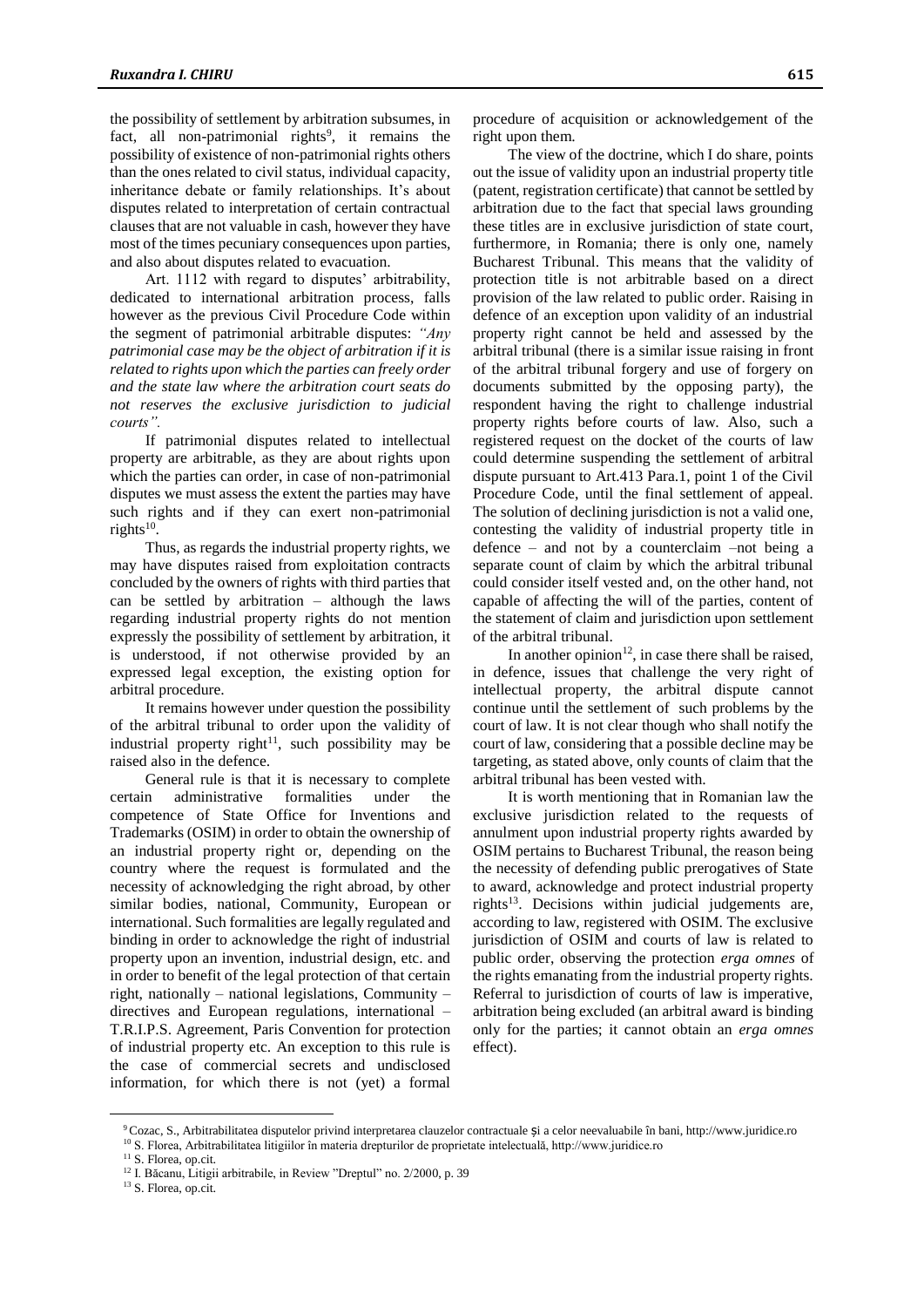In this sense, Law no.  $64/1991$  on patents<sup>14</sup> provides within Art. 48-54 that the actions related to non-patrimonial personal rights of patents owners fall under the exclusive jurisdiction of law courts. Likewise, Law no. 84/1998 on trademarks and geographical indications<sup>15</sup> (Art. 45-49, 54, 60, 85) and Law no. 129/1992 on protection of designs and models<sup>16</sup> (Art. 25, 42).

In conclusion, the difference between arbitrable/non-arbitrable has as criteria *causa petendi*, meaning that when the legal grounds constitute the legal provisions related to the existence of intellectual property right, the dispute is not arbitrable, while the legal ground related to contractual responsibility, delictual responsibility, unjust enrichment or undue payments, the dispute is, basically, arbitrable<sup>17</sup>. Determination of arbitral jurisdictional extent is a matter of public order; nevertheless, considering its importance, the arbitrability is separately regulated by national and international legislations<sup>18</sup>.

The disputes arising from infringement of rights which do not question the validity of protection title are arbitrable. Thus, it can be settled by arbitration  $-$  of course if the parties concluded an arbitral convention – disputes arising from assignment contracts, licence contracts, franchise contracts, infringement of holder or successor rights, disputes between assignor and the assignee or the ones between licensors and licensees to the extent disputes are related to rights the parties may provide.

The disputes emanated from raising industrial property rights with regard to the ones that do not impose completing formalities, as unregistered trademark, unregistered design, domain name, symbol, may be settled by arbitration, holders being able to order upon them unconditionally.

In the field of copyright and related rights, Law no.  $8/1996^{19}$  separates clearly the patrimonial rights listed within Art. 13 and 21, and moral rights (Art. 10). While disputes having as object patrimonial rights are in principle arbitrable – they may be subject for certain contracts concluded with pecuniary interest and the holders may order upon it – the law provides that moral rights "*cannot make the object of any waiver or alienation"<sup>20</sup>*, they cannot be transactional, their holders cannot order upon them, thus, on first impression, disputes related to infringement cannot be settled by arbitration. However, I do not see why arbitration could not be vested with the settlement of

certain requests finding infringement of moral rights and granting compensations, upon such matter parties being able to settle amicably anytime and in front of any jurisdiction.

#### **Concluding an arbitration agreement**

In which cases and on what intellectual property rights, the parties may conclude arbitration agreements? What are the forms of arbitration agreements?

The arbitration agreement is "the keystone of arbitration"<sup>21</sup>, which is the manifestation of the will of the parties to settle the disputes between them by arbitration, excluding the disputes covered by agreement from jurisdiction of the courts.

The arbitral convention may be concluded either in the form of an arbitral clause included in the contract either as a compromise – a subsequent agreement which targets certain dispute, concluded even after the dispute is registered before a court (including arbitral courts).

The two forms of arbitration agreement are independent of each other, the inclusion of a arbitral clause in the parties' contract allowing them to submit directly to the competent arbitral institution or, in case of ad-hoc arbitration, to constitute directly the tribunal, without the necessity to conclude a compromise<sup>22</sup>.

Both the arbitral clause and the compromise represent autonomous commitments and not parts of the contract<sup>23</sup>. The arbitral clause shall remain in effect and binding upon the parties even after termination of contract.

Written form is requested *ad validitatem*. Art. 548 Para 1 of the Civil Procedure Code is strict upon the form of arbitral convention stipulating that "*shall be concluded in writing under penalty of nullity*". Likewise, the New York Convention (1958) on Recognition and Enforcement of Foreign Arbitral Awards, a Convention which enjoys broad international appreciation and whose value is widely recognized<sup>24</sup>, Art. II, provides that *"Each Contracting State shall recognize an agreement in writing under which the parties undertake to submit to arbitration all or any differences"* that *"The term "agreement in writing" shall include an arbitral clause in a contract or an arbitration agreement, signed by the parties or contained in an exchange of letters or telegrams"<sup>25</sup> .*

 $\overline{a}$ 

<sup>20</sup> Art. 11 Para. 1 of Law no. 8/1996.

<sup>&</sup>lt;sup>14</sup> Law no. 64/1991 on patents, republished in the Official Journal no. 613 of 19 August 2014.

<sup>15</sup> Law no. 84/1998 on trademarks and geographical indications, republished in the Official Journal no. 337 of 8 May 2014.

<sup>&</sup>lt;sup>16</sup> Law no. 129/1992 on protection of designs and models, republished in the Official Journal no. 242 of 4 April 2014.

<sup>17</sup> I. Băcanu, *op.cit*, p.39.

<sup>18</sup> *Idem.,* p. 24.

<sup>&</sup>lt;sup>19</sup> Law no. 8/1996 on copyrights and related rights, published in the Official Journal no. 60 of 26 March 1996.

<sup>21</sup> I. Băcanu, *op.cit.,* p. 23.

<sup>22</sup> V. Roș, *Arbitrajul comercial internațional*, Regia Autonomă "Monitorul oficial", 2000, p. 89.

<sup>23</sup> *Idem*, p.88.

<sup>24</sup> *Idem,* p. 97.

<sup>25</sup> *Apud* V. Roș, *op.cit.*, p.103.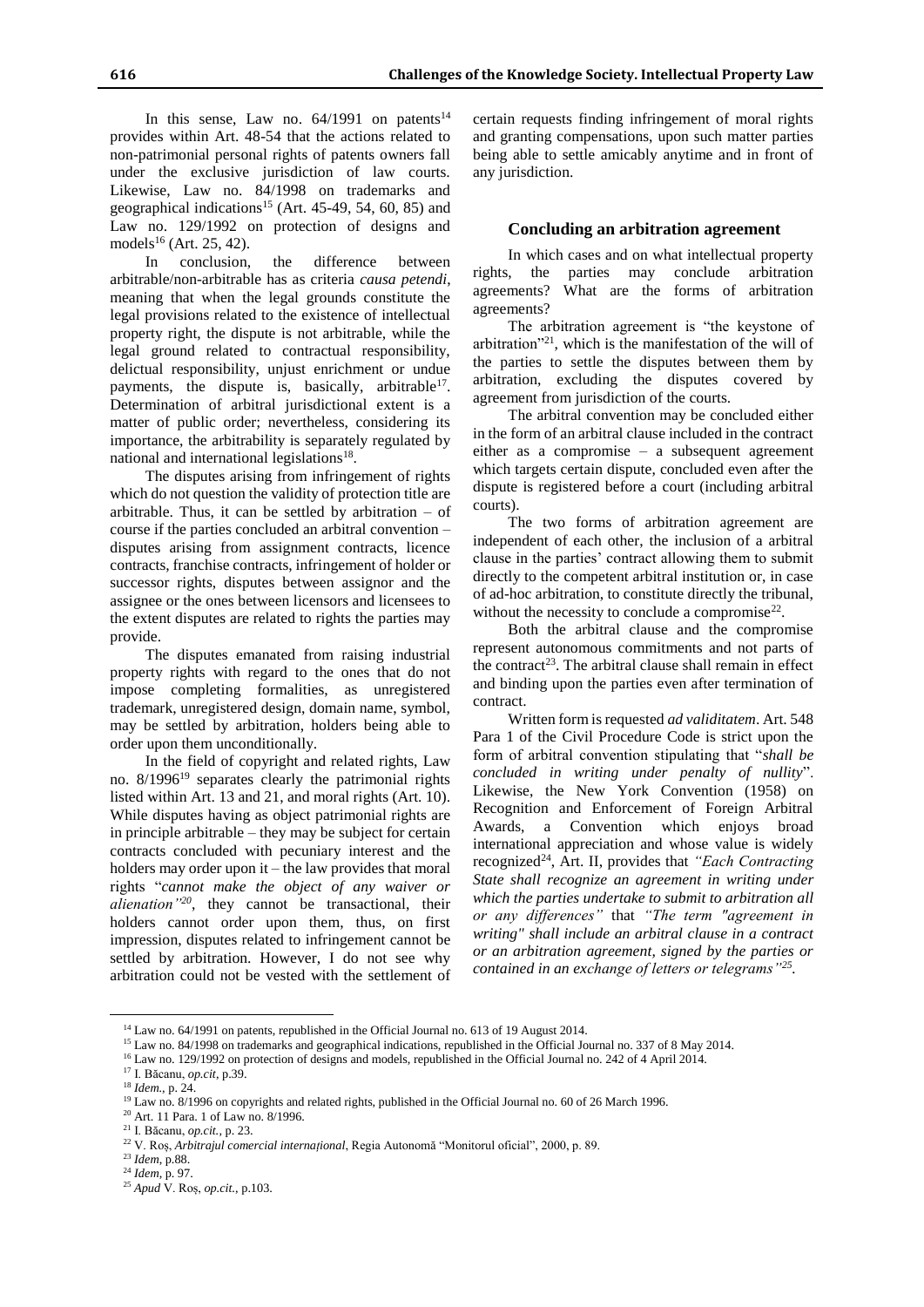### **Valid and operative arbitration agreement**

Towards the nature of arbitration agreement, general provisions may apply on the validity of an agreement as provided by Civil Code, Art. 1179: the ability of the parties to contract; consent of the parties; specified and legal object; legal and moral cause.

According to special provisions contained in Book IV *About Arbitration* from the Civil Procedure Code, an arbitration agreement is invalid or ineffective in cases where the parties agree to settle by arbitration disputes concerning *"rights on which the parties cannot order"* (Art. 542 Para. 1 of the Civil Procedure Code).

It's about objective arbitrability, determined by the nature of the dispute – not any kind of dispute is liable to be settled by arbitration, however the doctrine<sup>26</sup> speaks equally about subjective arbitrability – capacity of legal persons of public law to conclude an arbitration agreement. The issue of State ability to conclude arbitration agreements has been widely  $discussed<sup>27</sup>$ , based on Civil Procedure Code provisions, which provides that "*The State and public authorities have the ability to conclude arbitration agreements only if authorized by law or international conventions to which Romania is part*" (Art. 542 Para. 2), and *"If one party to the arbitration agreement is a State, a state-owned or state-controlled organization, the party may not invoke its own right to contest the arbitrability of a dispute or its capacity to be a party to the arbitration"* (Art. 1112 Para. 2, on international arbitral process), as well as the Geneva Convention of 1961<sup>28</sup> providing at Art. II(1) that *"capacity of legal persons of public law to resort to arbitration"*, the latter having *"the power to conclude valid arbitration agreements"* in international commercial disputes.

An arbitration convention having as object nonarbitrable disputes infringes public order and is, therefore, invalid in accordance with provisions of Art. 11 of Civil Code. However, if the arbitral tribunal crosses over this nullity and settles a dispute based on an illicit arbitration agreement, the arbitral award may be cancelled by a request for annulment<sup>29</sup> according to Art. 608 Para. 1 Letter a) of Civil Procedure Code *"the dispute was not liable for settlement by arbitration"* or letter h), *"the arbitral award infringes public order, morals or mandatory provisions of law".*

In international arbitration, New York Convention of 1958 provides that recognition and enforcement of foreign arbitral awards shall be refused if *"The subject matter of the difference is not capable of settlement by arbitration under the law of that country"* (Art. V(2)).

### **Classification of dispute in the domain of disputes included in arbitral agreement**

Parties are free to decide what types of disputes shall be submitted for settlement to the arbitration court. Thus, arbitration clauses may refer to *"any dispute arising out of or in connection with the contract"* or *"disputes concerning performance of the contract",* in this case disputes concerning termination of contract falling under the jurisdiction of the state courts. If the parties conclude a compromise, the arbitral tribunal only has jurisdiction to settle the dispute forming the object of compromise, any other dispute being a matter under the jurisdiction of national courts.

In determining the arbitrability of a dispute, the arbitral tribunal must consider whether the parties have agreed to defer to arbitration the type of dispute that has been vested for settlement.

In next chapters, I will present the main institutions that organize arbitration proceedings to which natural and legal persons in Romania may turn to settle disputes concerning intellectual property rights.

# **Arbitration organised by the World Intellectual Property Organization (WIPO)**

The World Intellectual Property Organization (WIPO) is the global forum for intellectual property services, policy, information and cooperation, established by the Convention establishing the World Intellectual Property Organization, Stockholm, 1967, and having as main objective *"to promote the protection of intellectual property throughout the world through cooperation among States and, where appropriate, in collaboration with any other international organization"* (Art. 3 of the Convention Establishing WIPO).

In 1994, it had been established the WIPO Arbitration and Mediation Center, with its headquarters in Geneva (Switzerland), having as purpose to promote resolution of intellectual property disputes by mediation and arbitration. Developed by leading experts in cross-border dispute settlement, the arbitration, mediation and expert determination procedures offered by the Center are widely recognized as particularly appropriate for technology, entertainment and other disputes involving intellectual property<sup>30</sup>.

In intellectual property, arbitration shall be conducted on disputes arising from copyrights and related rights, trademarks, geographical indications,

<sup>27</sup> For additional details, see for example B. Oglindă, *Despre validitatea și caracterul operant al clauzelor compromisorii încheiate de stat, autorități publice și alte persoane juridice de drept public, în contextul Noului Cod de procedură civilă și al legislației speciale aplicabile*, "Revista Transilvană de Ştiinţe Administrative" 1 (34)/2014, pp.81-97.

<sup>26</sup> Ph. Fouchard, E. Gaillard, B. Goldman, *Traite de l'arbitrage commercial international,* Ed. Litec, Paris, 1996, *apud* I. Băcanu, *op.cit., p.22.*

<sup>&</sup>lt;sup>8</sup> European Convention on International Commercial Arbitration, Geneva, 21 April 1961, ratified in Romania through Decree no. 281/1963. <sup>29</sup> I. Băcanu, *op.cit.,* p.24.

<sup>30</sup> http://www.wipo.int/amc/.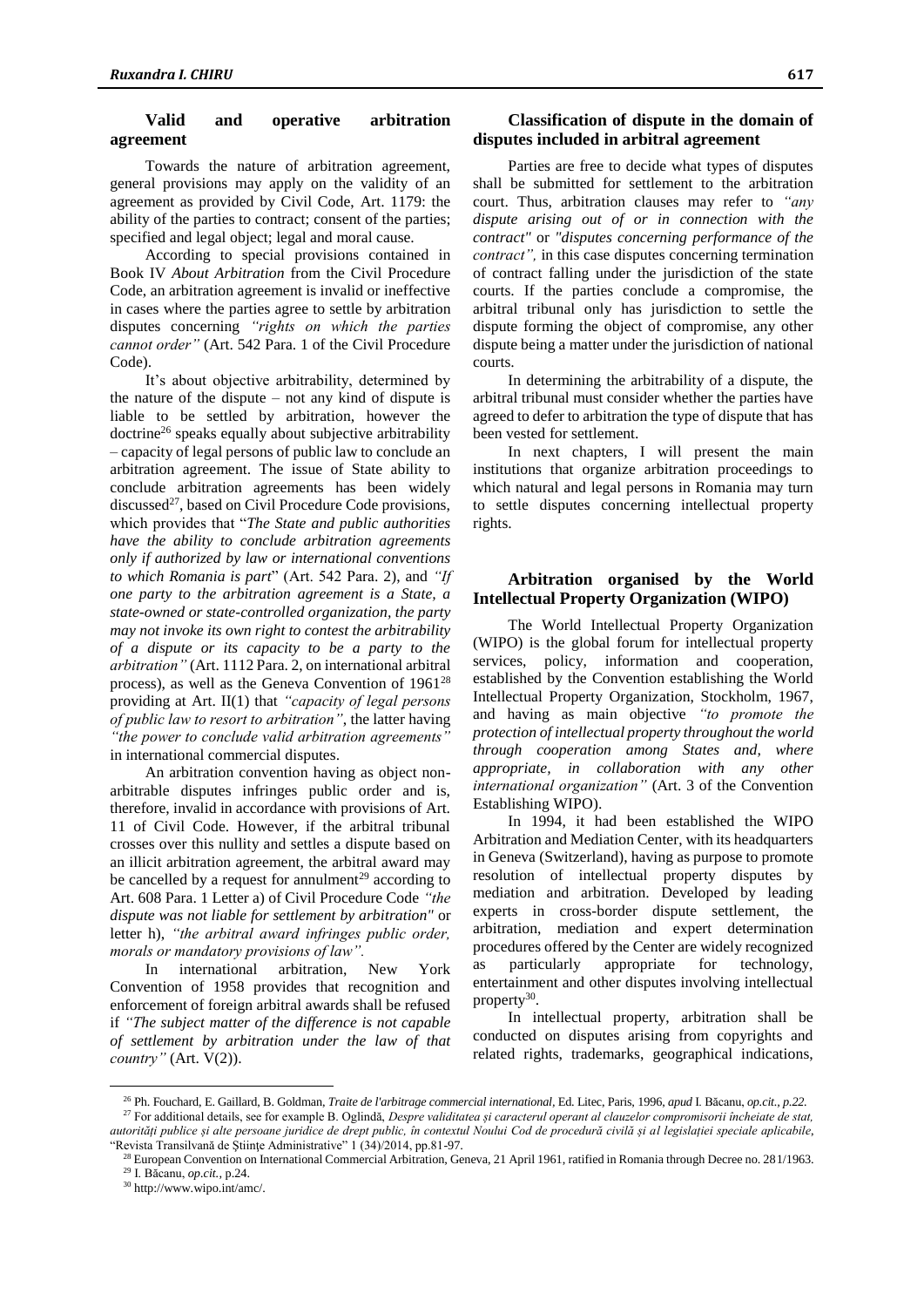designs and models, patents, utility models, layoutdesigns of integrated circuits, anti-competitive practices etc.

WIPO Arbitration Rules<sup>31</sup> may be used for settling all types of arbitrable civil disputes, being however adapted for certain areas of intellectual property in order to suit the specificity of this complex field $3^2$ .

A special feature of the arbitral proceedings conducted under the WIPO Arbitration and Mediation Center is the choice of arbitrators by the Center as Appointing Authority, but only after consulting the parties, who are invited to submit proposals to be considered at the time of appointment $^{33}$ .

Another feature worthy to be noticed is the expedited arbitration procedure, considered by WIPO experts to be necessary in certain areas, to counteract the disadvantages of standard arbitration that may sometimes extend over a long period of time. By this different set of rules, shortened time frames are established compared to standard rules, so the dispute should be declared closed within three month and the final award should be made within one month (as opposed to nine month and three month respectively under the WIPO Arbitration Rules).

## **Arbitration organized by the World Trade Organization**<sup>34</sup>

The World Trade Organization was established on 1 January 1995, under the Marrakesh Agreement signed on 15 April 1994, replacing the General Agreement on Tariffs and Trade (GATT), having the main role of supervising a large number of treaties defining the "rules of trade" between nations.

Annex 1C to the Agreement Establishing the World Trade Organization is the Agreement of Trade Related Aspects of Intellectual Property Rights – T.R.I.P.S. This agreement provides for minimum standards for various regulations in the intellectual property field and represents one of the most important multilateral instruments regarding globalization of rules on intellectual property.

For all domains in relation to which it provides supervision, including intellectual property, the World Trade Organization provides services of dispute settlement between Member States on breach of any agreement or promise under WTO. According to the data available on the Organization's site<sup>35</sup>, WTO has one of the most active international dispute settlement mechanisms in the world – over 500 disputes have been bought and over 350 ruling have been issued since WTO was established, representing *"the WTO's unique contribution to the stability of the global economy"*<sup>36</sup> .

The general rules of dispute settlement are comprised in WTO Agreement for dispute settlement, called DSU – *Dispute Settlement Understanding.* These rules and special procedures are binding for all WTO members and their application is ensured by the sole dispute settlement body set up within the WTO General Council. Dispute resolution is achieved through specific methods, such as consulting, the panel of experts, conciliation, mediation and arbitration.

Art. 21.3 of the DSU provides for the possibility to initiate arbitration procedures whenever neither the parties nor the WTO were able to establish a "reasonable period of time" in which a Member State found to be in violation of its WTO obligations must comply with the ruling and recommendations of the WTO Dispute Settlement Body. Arbitrators are selected in accordance with the above mentioned rules either by the parties to the arbitration or by the General Director of WTO.

## **Arbitration organized by the Romanian Copyright Office (ORDA)**

The arbitral tribunals established under the auspices of the Romanian Copyright Office settle disputes concerning copyright and related rights as defined by Law no.8/1996 on copyright and related rights.

The arbitral procedure is regulated by Art. 130 – 131<sup>2</sup> of Law no. 8/1996, Section III on "Functions of Collective Management Organizations". According to these provisions, collective management organizations in the field of copyrights and related rights shall develop methodologies for their fields, including economic rights payable that have to be negotiated with users for the payment of these rights (Art. 130 Para 1 letter b). These methodologies are negotiated within a commission established by the decision of the general director of the Romanian Copyright Office, constituted from one representative for each of the main collective management organizations operating for each category of rights and one representative for each of the main associative structures of users (Art. 131 Para. 2). Negotiations take place during 30 days at the most from the date of the establishment of the commission and the outcome of negotiations is recorded in a protocol filed with the Romanian Copyright Office and published in the Official Journal (Art.  $131<sup>2</sup>$  Para. 1 and 2). Once published, methodologies are binding for all users in the field for which they were negotiated, as well as for

<sup>31</sup> WIPO Arbitration Rules, effective from 1 June 2014, http://www.wipo.int/amc/en/arbitration/rules/.

<sup>32</sup> C. Leaua, M. Maravela, *Consideraţii cu privire la servicii de soluţionare a litigiilor prin metode alternative în cadrul Organizaţiei Mondiale a Proprietăţii Intelectuale în domenii specifice*, in "Revista Română de Dreptul Proprietăţii Intelectuale" no. 3/2012, p. 78. <sup>33</sup> *Idem*, p.85.

<sup>&</sup>lt;sup>34</sup> All information related to dispute resolution and arbitration organized by the World Trade Organization come from the official site of WTO: http://www.wto.org.

<sup>35</sup> https://www.wto.org/english/tratop\_e/dispu\_e/dispu\_e.htm.

<sup>36</sup> https://www.wto.org/english/thewto\_e/whatis\_e/tif\_e/disp1\_e.htm.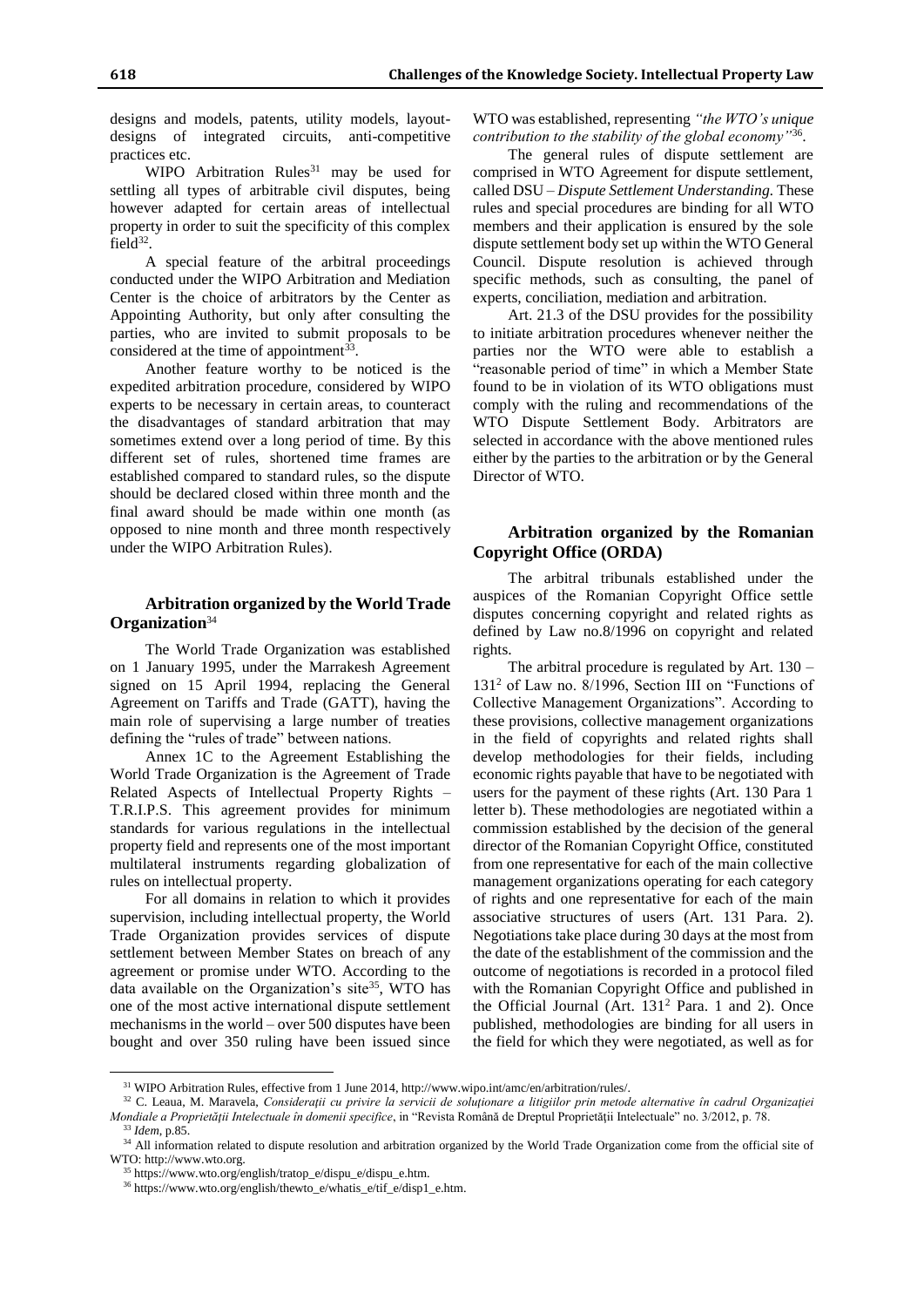all manufacturers and importers of media and devices for which compensatory remuneration for private copy is due<sup>37</sup>.

When entities forming a party that is going to participate in the negotiations could not agree upon a common point of view to be presented to the other party, or the two parties under negotiations could not agree upon a unique form of the methodology within the 30 days as provided by law, or the collective management organizations could not agree upon the conclusion of a protocol for the distribution of remunerations and for the establishment of the fee due to the sole collector, the Romanian Copyright Office may be required to initiate arbitration proceedings (Art. 131<sup>2</sup> Para. 3).

An important issue debated within the doctrine is the voluntary or mandatory nature of ORDA arbitration procedure. If at first glance, the expression *"may be required"* would show the optional nature of arbitral proceedings, which is otherwise a particular issue of the arbitration procedure as regulated by the Civil Procedure Code and sustained by some authors<sup>38</sup>, at a closer scrutiny, the procedure regulated by Law no. 8/1996 is the only procedure that allows, in the absence of agreement between the parties, elaboration of methodologies for collection and distribution of economic rights due to copyright and related rights holders, without which the entire activity of collective management organizations would be blocked<sup>39</sup>. Thus, we are talking about a mandatory procedure.

The arbitral tribunal is established by drawing lots in front of the parties of five standing arbitrators and three substitute arbitrators that shall replace, in the order of the drawing of the lots, the unavailable standing arbitrators. Within 5 days of the appointment of arbitrators, ORDA convenes at its headquarters the appointed arbitrators and the parties, when the arbitral tribunal shall establish its fee by negotiating with the parties, which is equally shared by both parties in arbitration, the first date of arbitration, no later than five days, and the place of arbitration. The arbitral tribunal's final award, comprising the final form of the methodologies subject to arbitration, shall be filed with the Romanian Copyright Office within 30 days from the first date of arbitration, period of time that may be extended, reasoned, with maximum 15 days. The arbitral award may be appealed at the Bucharest Court of Appeal and the decision of the Court of Appeal shall be final and binding, being submitted to the Romanian Copyright Office and published in the Official Journal for enforceability (Art. 131<sup>2</sup> Para. 9).

Studying all these provisions of Law no. 8/1996, we see that ORDA arbitration does not cover basic principles of arbitration as established by the Civil Procedure Code and also by international regulations – the procedure is not a voluntary one, it is not based on the parties' consent, the arbitrators are not appointed by the parties, the arbitral award may not be subject to the action for annulment regulated by Art. 608 of the Civil Procedure Code. It is in fact a mandatory manner of solving a particular type of problems occurred in a precisely determined area, having a clearly regulated nature<sup>40</sup>.

# **Arbitration procedures organized by the Court of International Commercial Arbitration attached to the Chamber of Commerce and Industry of Romania**

The Court of International Commercial Arbitration attached to the Chamber of Commerce and Industry of Romania<sup>41</sup> is the oldest arbitral institution in Romania, being established in 1953 for settling international commercial disputes.

Today, the Court of International Commercial Arbitration acts as a permanent arbitral institution near the Chamber of Commerce and Industry of Romania, reorganized in accordance with Law no. 335/2007 of the chambers of commerce in Romania<sup>42</sup>, and settles domestic and international civil disputes in accordance with its own arbitral procedure rules, as well as the provisions of the Civil Procedure Code, having a very good reputation earned because of its Romanian and foreign specialists with high qualification registered on its List of arbitrators, as well as because of the high quality of the arbitral awards rendered under its auspices.

The Court of International Commercial Arbitration settles commercial disputes from all economic sectors – construction, financing, investment, insurance, public procurement, energy, intellectual property.

Studying the jurisprudence of the Court of International Commercial Arbitration, I identified several cases settled by arbitration, concerning intellectual property disputes on property rights that did not call into question the title of protection, in relation to which the arbitral courts retained their liability for settlement by means of arbitration.

<sup>37</sup> S. Florea, *op.cit.*

<sup>38</sup> P. Popovici, *Arbitrajul constituit pe lângă Oficiul Român pentru Drepturile de Autor din România*, in "Revista Română de Dreptul Proprietăţii Intelectuale" no. 4/2010, p.10.

<sup>39</sup> S. Florea, *Considerații privind procedura desfășurată în fața tribunalului arbitral la Oficiului Român pentru Drepturile de Autor*, in 'Revista Română de Dreptul Proprietăţii Intelectuale' no. 4/2012, pp.144.

 $40$  For a detailed review of differences between arbitration regulated by Law no.  $8/1996$  and the one regulated by the Civil Procedure Code, see S. Florea, *Considerații privind procedura desfășurată în fața tribunalului arbitral la Oficiului Român pentru Drepturile de Autor*, in 'Revista Română de Dreptul Proprietăţii Intelectuale' no. 4/2012, pp.142-156.

<sup>41</sup> http://arbitration.ccir.ro.

<sup>&</sup>lt;sup>42</sup> Law no. 335/2007 of the chambers of commerce in Romania, published in the Official Journal no. 836 of 6 December 2007.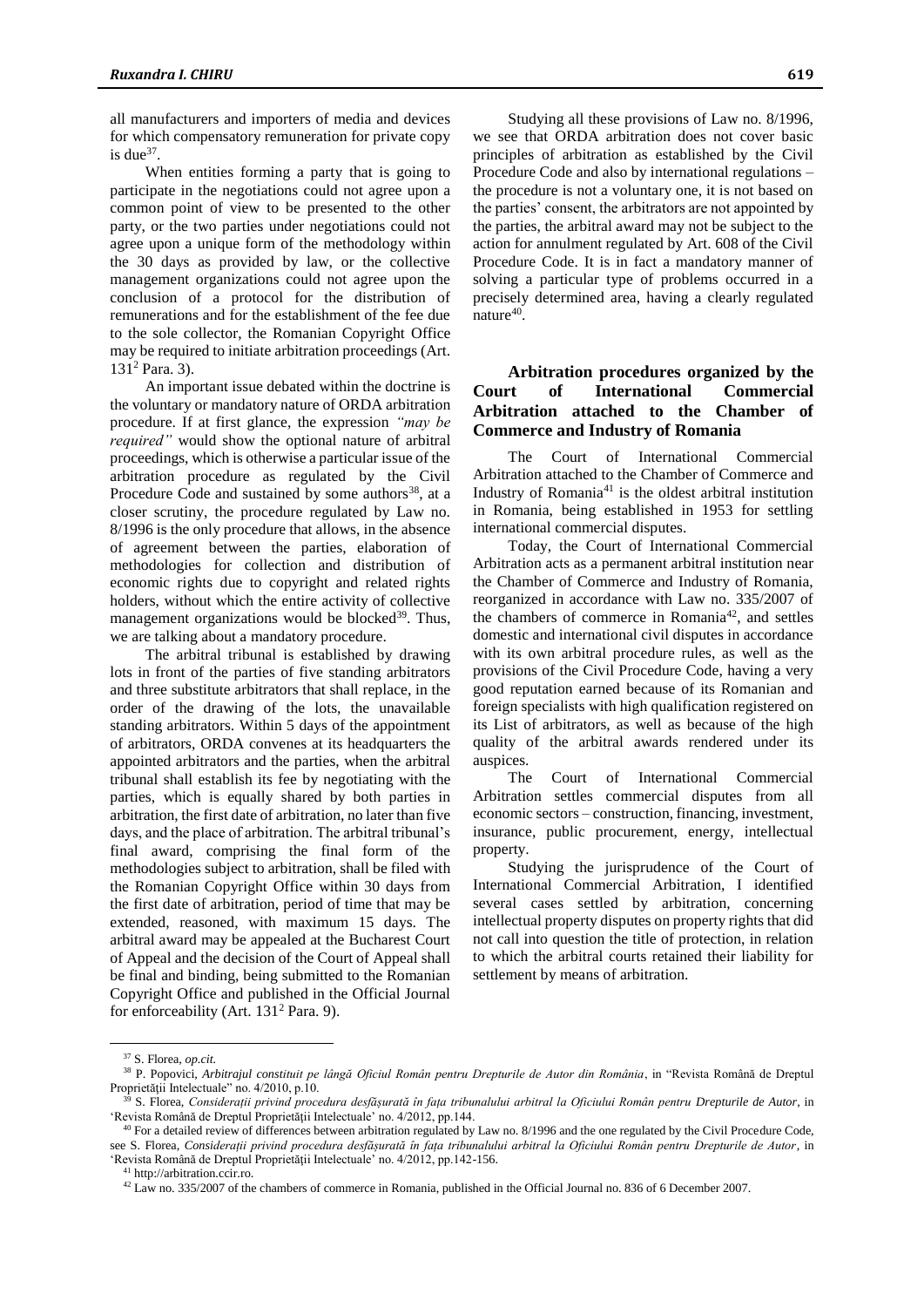Thus, in a dispute<sup>43</sup> concerning compensation for unlawful use of a patent on heating equipment for Diesel engines, the arbitral tribunal held its own jurisdiction under the arbitration agreement concluded by the parties, jurisdiction that was actually not disputed by the parties, administered evidences and settled the dispute by final award.

In another dispute<sup>44</sup> concerning the termination of a contract for the purchase of software – adaptation and implementation of a system of integrated management for insurance and reinsurance services, for supplier's culpable un-fulfilment of its contractual obligations, the arbitral tribunal held that *"the parties concluded a valid arbitration agreement"*, the jurisdiction of the arbitral court not being questioned nor challenged by them. In settling the dispute, the arbitral tribunal examined the applicability of the special provisions of Art.46 Para.3 of Law no. 8/1996 on copyright and related rights, according to which*: "The person ordering the work shall be entitled to terminate the contract if the work does not meet the established conditions: In case of contract denunciation, the amounts cashed by the author remain to the latter. In case he executed preparatory work for a work which was the subject of an order contract, the author is entitled to reimbursement of incurred expenses."* and found that, in this dispute, *"it is about the purchase of a computer program, subject to copyright in accordance with Art.7 letter a) of Law no. 8/1996, that had to be achieved, adapted, implemented and handed over to the beneficiary by the supplier"*, being about *"an order contract for future work being subject, among others, to the provisions of Law no.8/1996 on copyright and related rights".* For these reasons, it found the rightful termination of the contract, but rejected the claim for reimbursement of the advance, showing that an order providing for the refund of the amounts received as advances by the supplier *"would be contrary, in part, to some imperative legal provisions in place for the protection of authors of future works and which cannot be derogated from by the parties' will (Art. 5 Civil Code)"*.

In an arbitral award rendered in 2008<sup>45</sup>, which concerned a dispute arising out of breach of contractual payment obligations from a advertising services contract, under which, *inter alia*, the claimant made an advertisement related to which infringement of copyrights was invoked by means of counterclaim, with the consequent interruption of broadcast, it was found that the arbitral tribunal has jurisdiction in accordance with the arbitration agreement concluded by the parties by means of an arbitration clause included in the contract. The jurisdiction was challenged by the

 $\overline{a}$ 

claimant as regards the settlement of the counterclaim, as it concerned claims based on alleged violations of Law no. 8/1996 on copyright and related rights, showing that both the law and the arbitration clause except disputes on intellectual property from the jurisdiction of arbitration, and that the counterclaim *"is not arbitrable, is not liable to be settled by arbitration since it concerned copyrights arising out of an audiovisual work"*. The arbitral tribunal joined the exception on jurisdiction with the substance of the case and rejected it, including its liability to be solved by arbitration, arguing that the counterclaim referred to infringement of commercial obligations arising out of the contract and not to copyright infringement, since that was a claim based on ordinary law, not a dispute about intellectual property.

In another dispute<sup>46</sup> settled under the auspices of the Court of International Commercial Arbitration, which dealt with a breach of payment obligations arising out of a products and services delivery contract – delivery, installation, commissioning, maintenance and updating a software, and damages under the penalty clause of 50% of the contract value for beneficiary's breach of the confidentiality obligation provided by the contract, the arbitral tribunal retained its jurisdiction to settle the dispute in accordance with the arbitration agreement – the arbitration clause agreed between the parties in the contract, jurisdiction that was actually not disputed by the parties. With regard to the claim for damages, the claimant stated that the parties had determined that the intellectual property right on the software belongs to the claimant, the beneficiary having the obligation of confidentiality – databases, reports, price lists – assumed under the contract, being a commercial secret on which it recognised intellectual property rights in favour of the claimant. Both parties confirmed that the copyright for the main software program belonged to a company in Finland, with whom the claimant concluded a distribution contract for Romania, however the claimant invoked the copyright over some *"created and developed related software"*, without which the main software could not be used in Romania. The arbitral tribunal rejected the claim for damages, retaining that the intellectual property rights on the software belong to the company in Finland, that *"birth, content and extinction of copyright on an intellectual creation work are subject to the law of the State where it was acknowledged by the public for the first time"* (Art. 2.624 Civil Code), that *"copyright on computer programs is harmonised throughout European Union Member States by (EC) Directive no. 24 of 23 April 2009 on the legal protection of computer programs, and the Directive was implemented in* 

<sup>43</sup> Arbitral Award no. 112 of 9 April 1986, case file no. 69/1984, arbitral tribunalcomposed of: Ion Băcanu – presiding arbitrator, Savelly Zilberstein and Yolanda Eminescu – co-arbitrators.

<sup>44</sup> Arbitral Award no. 27 of 22 February 2007, case file no. 68/2005, arbitral tribunal composed of: Marian Nicolae – presiding arbitrator, Cornelia Lefter and Viorel Roș - co-arbitrators.

<sup>45</sup> Arbitral Award no. 172 of 14 August 2008, case file no. 46/2008, arbitral tribunal composed of: Ion Băcanu – presiding arbitrator, Victor Babiuc and Victor Tănăsescu – co-arbitrators.

<sup>46</sup> Arbitral Award no. 58 of 6 May 2016, case file no. 132/2015, arbitral tribunal composed of: Viorel Roș – presiding arbitrator, Flavius Baias and Traian Briciu – co-arbitrators.